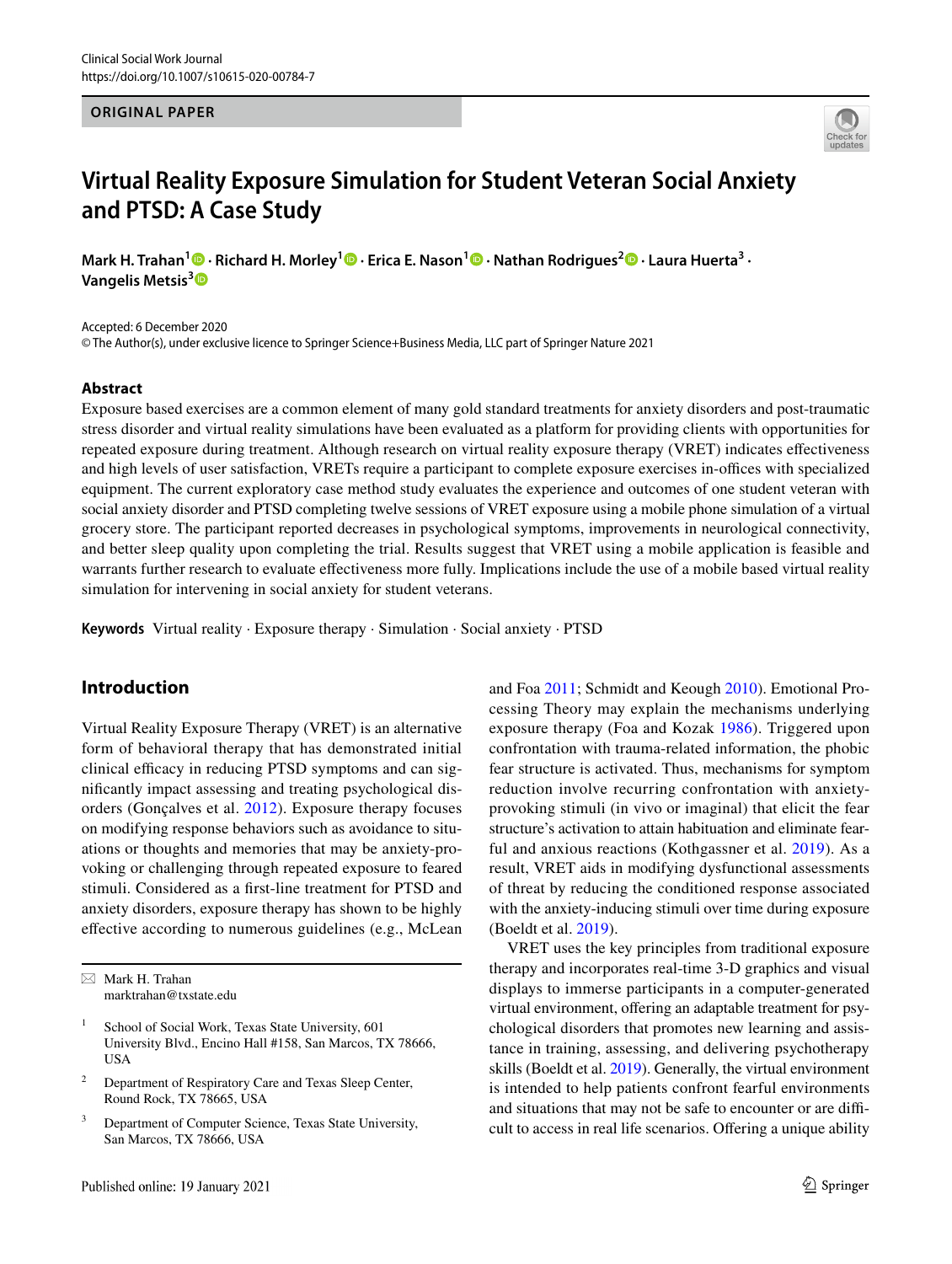to stimulate environments, VRET can challenge the boundaries of everyday surroundings (Kothgassner et al. [2019](#page-9-3)). VRET is especially useful as it permits repeated exposure infnitely with an adaptable and individualized immersive environment easily implemented by therapists and often more accessible and acceptable to patients than in vivo exposure (Boeldt et al. [2019](#page-8-0)). VRET further carries the advantage of increased control over stimuli as therapists can see what patients see in real-time, which addresses limitations of imaginal exposure, such as the patients' inability to form mental images. This advantage allows therapists to guide patients through the VRET while monitoring and supporting the patient, thus presenting VR as a valuable tool for mental health therapy by providing patients with a physiologically and emotionally evocative experience (Jerdan et al. [2018](#page-9-4)). Patients report engaging experiences that feel realistic during VRET (Freeman et al. [2017](#page-9-5)).

With recent changes in provision of psychological services related to COVID-19 including social distancing and the use of telehealth for providing interventions in clinical social work, a mobile based virtual reality phone application is timely and important. The cost of mental health mobile applications is generally more accessible than in person mental health services (Ebert et al. [2018](#page-9-6)). Because of the ability for increased access potential, mobile phone applications have often become a resource for mental health interventions from anxiety to depression to PTSD (Linardon et al. [2019\)](#page-9-7). Mental health mobile phone applications are cost efective and may reach clients who are reticent to seek out in person services (Jones et al. [2015](#page-9-8)). For populations that may not be able to access a desktop computer or the internet due to fnancial constraints, mobile phones provide greater potential for access (Dolan [2016](#page-8-1)). Costs associated with this intervention include a low-cost VR headset (\$10–30) and the cost of the mobile application. Because of cost and accessibility, mobile based VR applications provide great promise to clinical social workers for mental health intervention.

VRET research has proliferated exploring its use with psychological disorders, especially anxiety disorders (Carl et al. [2019](#page-8-2)). Early VRET studies on veterans with chronic and treatment-resistant PTSD have yielded promising results for VR-based exposure (Rothbaum et al. [1999,](#page-10-1) [2001\)](#page-10-2). More recently, a qualitative review concluded that VRET is a potentially beneficial tool for treating different types of trauma (Gonçalves et al. [2012](#page-9-0)). Although over two decades of research documents the efectiveness of VRET for anxiety disorders, exposure therapy remains an underutilized treatment for anxiety disorders, at a time when efective and accessible treatment is critical (Boeldt et al. [2019\)](#page-8-0). When presented as a scalable tool, VRET can increase access to efective exposure therapy, improving the treatment of psychological disorders, especially anxiety disorders. Incorporating VR in the therapeutic process provides patients with an evidence-based anxiety treatment that can improve access, acceptability, and efectiveness of therapy. In the current study, participants were immersed in a virtual realitybased noncombat environment, a grocery store, that stimulated anxiety and PTSD symptoms in post-combat veterans to assess the efectiveness of VRET in increasing tolerance to anxiety based cues and decreasing symptoms. This intervention was delivered through a mobile phone application platform, providing participants with the fexibility to utilize the intervention at convenience.

# **Virtual Reality Exposure Therapy for Student Veterans**

Avoidance of stimuli associated with traumatic events, a diagnostic criterion of PTSD, and social anxiety, or an intense fear of being watched or judged by others, are often comorbid and may increase the risk of suicidality along with decrease quality of life and mental health (McMillan et al. [2017](#page-9-9)). For returning combat veterans, assessment of risk associated with being in crowds, along with difficulty with interactions with others due to fear of being watched or judged, may result in avoidance of places that are particularly stimulating for anxiety. The combination of these comorbid conditions appears to be additive, resulting in reduced potential for social support (McMillan et al. [2017](#page-9-9)), an important contributor to recovery from PTSD (Wall and Lowe [2020](#page-10-3)). For student veterans, social anxiety and avoidance can produce signifcant distress, particularly when acclimating to large crowded campuses requiring daily frequent social interaction to navigate student responsibilities of attending classes and studying with peers. Student veterans report that social anxiety may signifcantly increase in crowded walkways, chaotic public areas, bus transportation, and cafeterias or campus restaurants (Trahan et al. [2019](#page-10-4)). Additionally, student veterans report challenges with daily life functioning in other venues where people congregate, including grocery stores, restaurants, concerts, sporting events, and university events such as graduations (Trahan et al. [2019\)](#page-10-4). The avoidance of these environments by veterans may reduce their campus presence, increase anxiety resulting in reduced potential for learning, and contribute to increased attrition rates prior to graduation.

As social avoidance of crowded places generally contributes to lack of utilization of campus activities, our previous work focused on producing a virtual reality environment that would be usable and acceptable for student veterans to acclimate to social situations through exposure and tolerance. With veteran avoidance of crowded spaces, we recognized that virtual spaces with crowds might allow veterans the opportunity to acclimate and navigate social environments. From qualitative interviews with veterans (Trahan et al.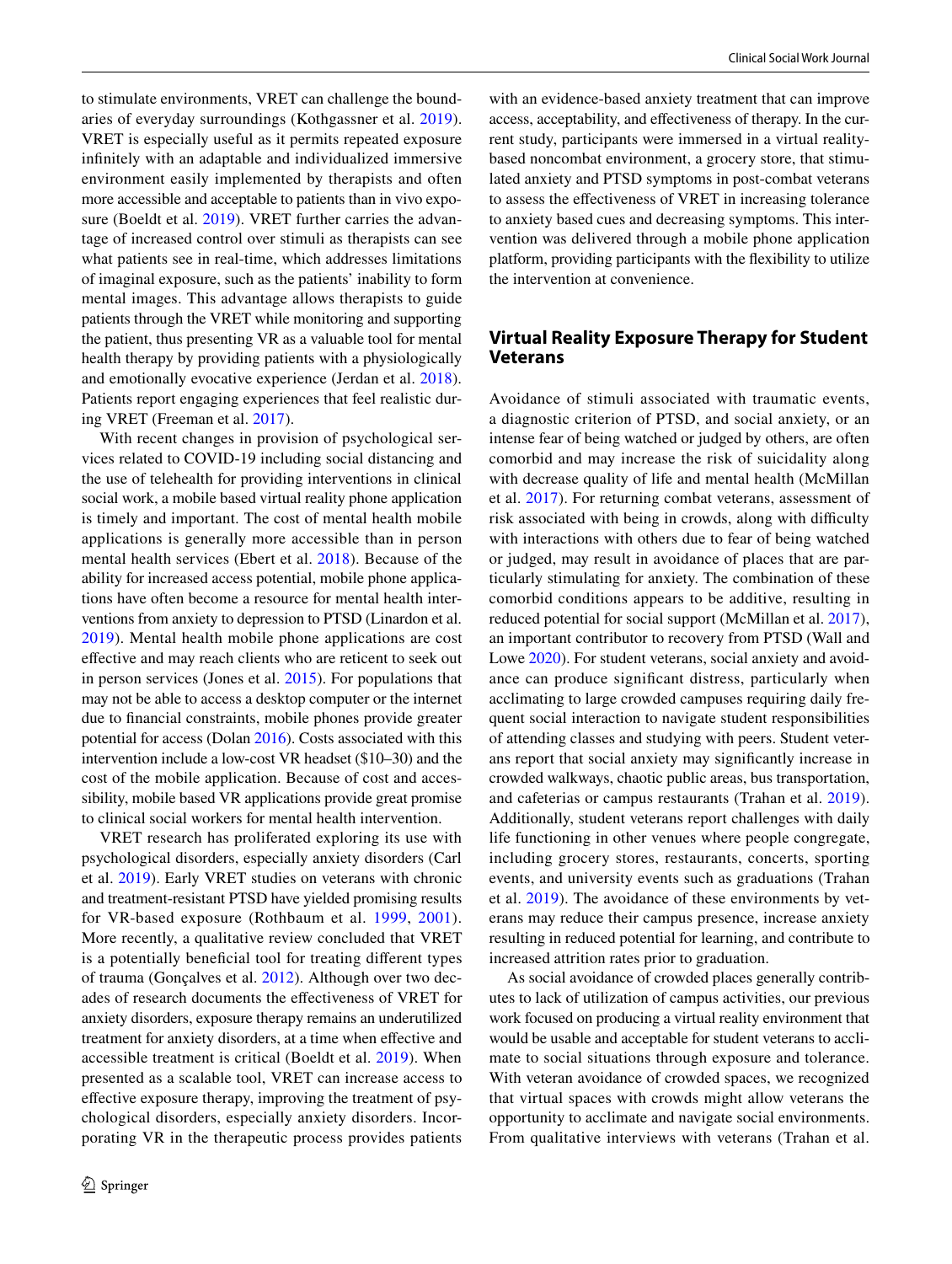[2019\)](#page-10-4), our team identifed scenarios and specifc cues to anxiety within these crowded spaces. These cues for anxiety were then communicated to a team of graphic design and computer science students, who developed the virtual space with multiple iterations of student and social work faculty feedback sessions designed to review development progress and hone design to implement these cues. Several scenarios, including a crowded university walkway, an elevator, and a grocery store were then prototyped with veterans (Metsis et al. [2019\)](#page-9-10). Using this rapid prototyping process, the fnal grocery store design was identifed as the most generalizable and feasible environment for working with veterans to address social anxiety. Furthermore, it was also identifed as a location that would produce moderate to high levels of social anxiety (Nason et al. [2019\)](#page-9-11). The final grocery store's design included various triggers for social anxiety, including sounds of a crying baby, people crowding aisles, disagreements between customers, a dropped backpack on the floor, and a checkout counter with cashier interacting with the customer (Fig. [1](#page-2-0)). Once the grocery store was developed, the program was transferred to a mobile-based application, that could be uploaded to a user mobile phone, providing ease of at-home access, with limited equipment necessary to use the intervention.

## **Neuroimaging**

Although research has demonstrated the VRET is an efective treatment option, little research has examined the neurological mechanisms that are implicated in reducing



symptoms with the intervention. Research fndings suggest that three intersecting large-scale brain networks, including the Salience Network (SN), the Default Mode Network (DMN), and the Central Executive Network (CEN), mediate the brain's link to behavior, including symptomatic behavior associated with several mental health diagnoses (Bressler and Menon [2010\)](#page-8-3). While researchers have not explicitly studied the intersection of brain networks with subjects diagnosed PTSD and social anxiety, research fndings do indicate that both social anxiety and PTSD are characterized by disrupted interconnectivity between the DMN and CEN stemming from an overactive SN (Sripada et al. [2012](#page-10-5); Xu et al. 2019). Indeed, the SN is involved in many tasks associated with PTSD and social anxiety, including attention, threat detection, arousal, and emotional regulation (Barrett and Satpute [2013](#page-8-4); Morley et al. [2019](#page-9-12); Seeley et al. [2007\)](#page-10-6). Research indicates the SN is inversely correlated and modulates the CEN and the DMN (Barrett and Satpute [2013](#page-8-4); Chiong et al. [2013;](#page-8-5) Seeley et al. [2007\)](#page-10-6). This dysregulation leads to an impaired extinction of fear (Chen et al. [2018](#page-8-6); Garret et al. 2019; Wolf and Herringa [2016\)](#page-10-7). Within these large-scale networks are key nodes that anchor the large scale networks including the medial prefrontal cortex (mPFC), posterior cingulate cortex (PCC), and precuneus within the DMN, the anterior cingulate cortex (ACC) and anterior insular cortex (AIC) within the SN, and dorsolateral prefrontal cortex (DLPFC), Posterior Parietal Cortex (PPC) within the CEN (Menon [2011](#page-9-13); van den Heuvel and Sporns [2011](#page-10-8), [2013\)](#page-10-9).

Research fndings indeed indicate that disrupted interbrain network connectivity stems from overactivation in the amygdala, a region vital to fear conditioning (Chen et al. [2018;](#page-8-6) Garret et al. 2019; Sripada et al. [2012](#page-10-5)). More specifcally, research fndings indicated that stress-induced hormone cortisol modulates activation in the amygdala and is associated with increased connectivity within the SN and decreased connectivity in the DMN (Garret et al. 2019; van Stegeren et al. [2007](#page-10-10)). Research also shows that trauma leads to increased amygdala sensitivity (Chen et al. [2018\)](#page-8-6). Trauma also leads to increased amygdala connectivity to the precuneus, which is a region vital for episodic memory and a key node of the DMN, and decreased connectivity between the precuneus and the medial prefrontal cortex (mPFC), which is a key region for modulating the amygdala and resilience to trauma (Chen et al. [2018](#page-8-6); Rauch et al. [2005\)](#page-10-11).

<span id="page-2-0"></span>Indeed, fndings indicate that an impaired mPFC is a key neurological feature associated with neurological dysfunction with regulating trauma and fear (Rauch et al. [2005](#page-10-11)). Evidence suggests that PTSD symptoms were associated with reduced connectivity between the mPFC and the DLPFC, a key node of the CEN (Chen et al. [2018;](#page-8-6) Wolf and Herringa [2016](#page-10-7)). Research also suggests that negative afect among people with PTSD is associated with increased **Fig. <sup>1</sup>**Virtual reality grocery store with cues for social anxiety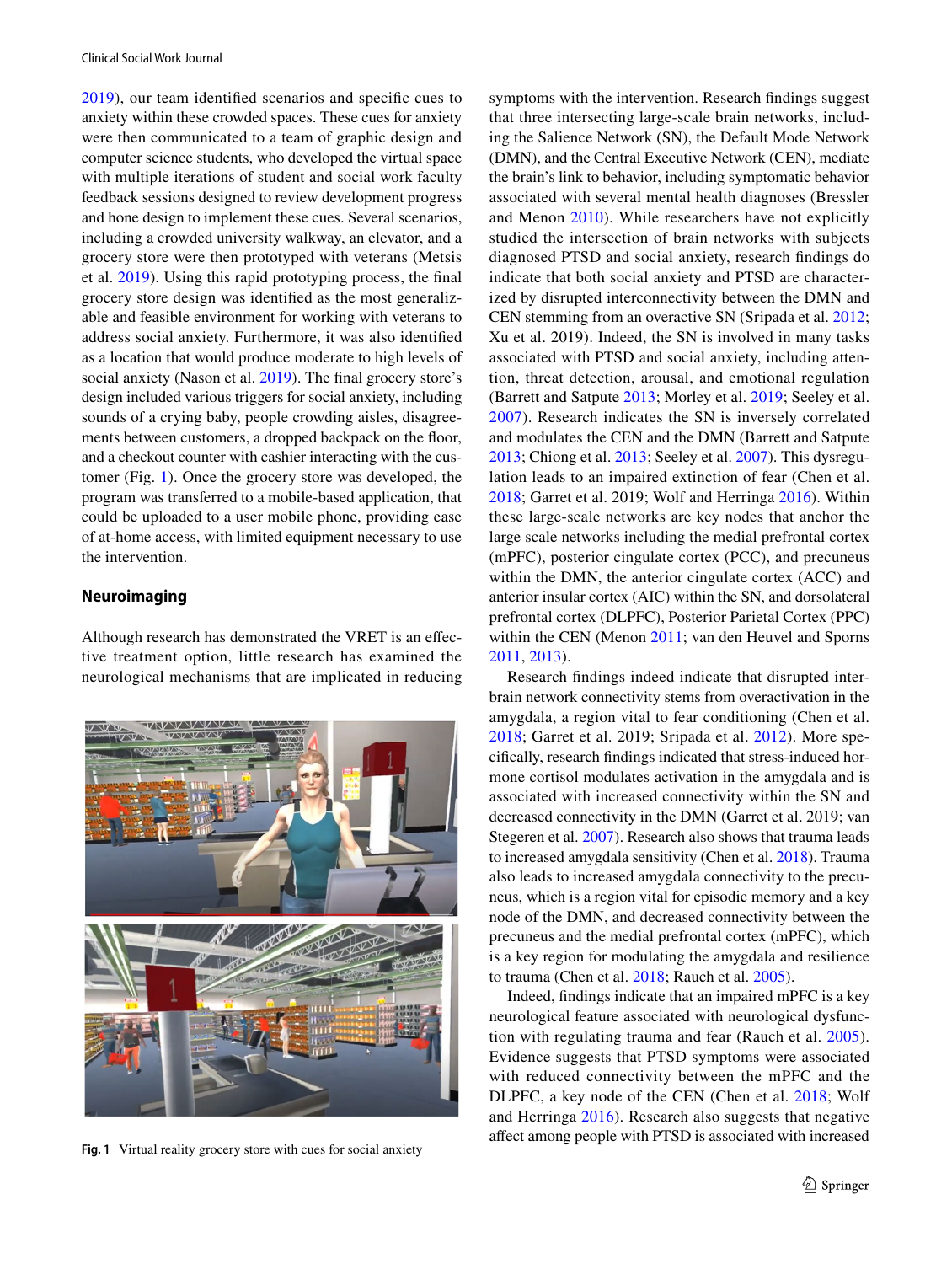amygdala activity, decreased mPFC activity, and that suppression of negative emotions is associated with the anticorrelation between the mPFC and amygdala (Delgado et al. [2008;](#page-8-7) Etkin and Wager [2007](#page-9-14); Johnstone et al. [2007;](#page-9-15) Urry et al. [2006](#page-10-12)). Moreover, research fndings indicate that this disrupted anticorrelation was associated with worsening symptoms over time (Wolf and Herringa [2016](#page-10-7)).

While the mPFC may be important for fear extinction characteristic of both social phobia and PTSD, the increased amygdala and salience network association with the precuneus and PCC play a specifc role in social phobia. Indeed, these areas of the DMN play a key role in both episodic memory and theory of mind (Cavanna and Trimble [2006](#page-8-8)). Given the amygdala and the SN are associated with fear and threat detection with processing theory of mind, these fndings seem to indicate the increased tendency of associating understanding others with fear, which is characteristic of social phobia. Given that traumatic events lead to this increased association between regions associated and associated with fear, understanding others, and decreased resilience to fear, evidence indicates a common neurodevelopmental pathway for social anxiety and PTSD. This common developmental pathway would suggest why these two diagnoses are often comorbid.

Given that these two diagnoses have a common neurodevelopmental pathway, pursuing an intervention that targets disrupted brain network connections could be useful in treating both conditions. Previous research indicates that exposure therapy might be an efective tool to enhance connections disrupted by exposure to violence (King et al. [2016,](#page-9-16) [2017](#page-9-16)). Indeed, King et al. ([2016](#page-9-16)) found that exposure therapy is linked to increased connectivity between the posterior cingulate cortex and the dorsal lateral prefrontal cortex. King et al. ([2016\)](#page-9-16) also found that this improved connectivity was correlated with a decrease in avoidance and hyperarousal symptoms. King et al. ([2017](#page-9-17)) found that exposure therapy is linked to increased activity in the mPFC and DLPFC during an emotional face task, correlated with reduced symptoms of PTSD. These fndings together indicate that exposure therapy reduces the association of the salience network and precuneus in response to a traumatic event, improved connections within the DMN, and enhanced activation of the mPFC in response to regulating fear.

## **Sleep Quality**

Sleep and mental health are interconnected. Sleep complaints are ostensibly ubiquitous within PTSD and anxiety disorders and are often associated with hyperarousal (Richards et al. [2019](#page-10-13)). Nighttime sleep disturbances are the most salient conveyed sleep complaints in PTSD, having been reported in as many as 90% of cases (Harvey et al. [2003](#page-9-18)). Sleep disturbances lead to fractured sleep, poor sleep quality,

daytime complaints, and the subsequent exacerbation of deleterious concomitant symptoms (Harvey et al. [2003;](#page-9-18) Mclay et al. [2010\)](#page-9-19). VRET is an efective treatment for reducing symptoms of PTSD and anxiety disorders (Gonçalves et al. [2012\)](#page-9-0), and postulates an auspicious mechanism vis-a-vis improving parallel sleep disturbances and concomitant symptoms.

## **Methods**

For this case study, we implored utilized an exploratory instrumental case study methodology (Crowe et al. [2011](#page-8-9); Yin [1984\)](#page-10-14), as the purpose of the study was to better understand how simulation-based exposure to cue related stress triggers social anxiety for student veterans. While in vivo is a gold standard for exposure therapy, virtual reality provides a highly accurate simulation-based learning environment that may efectively stimulate an anxiety response, which may be attenuated with repeated exposures or a treatment (Chesham et al. [2018](#page-8-10)). The phenomenon of the stimulation of anxiety within a pre-designed virtual environment for addressing a specifc psychopathology has merit for future therapeutic interventions. In determining the case to be selected, the research team engaged in an iterative process of discussion and consensus. The primary author made a recommendation about the case and received feedback from each researcher. The basis of selection was consistency of case as compared to other cases, including a moderate to high social anxiety score, the presence of PTSD which is often co-morbid with social anxiety disorder, the selection of an older student veteran (more common to the university system), dose validation, and no cybersickness symptoms. To collect data, the researchers utilized both quantitative (questionnaires, EEG) and qualitative (interviews) research methods, although the qualitative summary is not reported here. The research question was "How can a mobile phone delivered virtual reality simulation of a grocery store be utilized to provide a realistic environment for repeated exposures to induce social anxiety symptoms and reduce response with habituation?"

# **Case Example Study**

This evaluation of a mobile virtual reality intervention was approved by the university Institutional Review Board. "Rick", a 36-year-old white male student veteran, initiated participation in the project by responding to a recruitment email delivered to the student veteran population at the university. The participant signed an electronic informed consent at the time of initiation through an online prescreen. Rick completed the online prescreen through Qualtrics in 12:28 min in April 2019. The prescreen included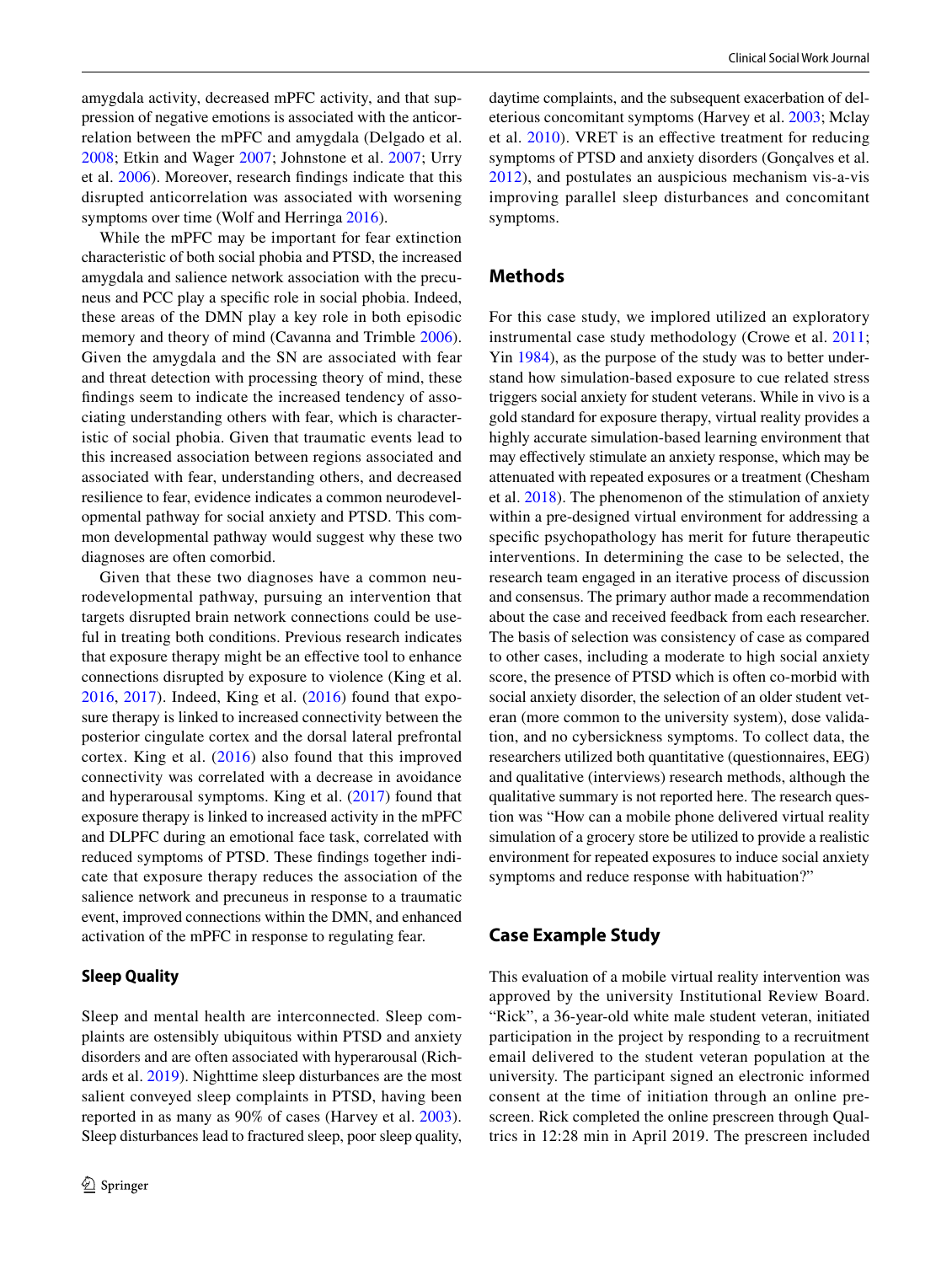demographic questions including military history, medical history, social anxiety and distress scale, the PTSD Checklist for the DSM-V [PCL-5; Weathers et al. [2013](#page-10-15)], and the Symptom Checklist-90-Revised [SCL-90; Prinz et al. [2013](#page-10-16)]. The student reported that he was currently married, residing with his wife and two children. He stated that he was previously an active duty Marine, with four years of service and one previous deployment, eight months in length. He reported that he was unemployed, identifying as a full-time student in his senior year of undergraduate education. He denied a history of a traumatic brain injury, seizures, mobility issues, and denied taking medications. The student did report a history of substance use disorder and stated that he had abstained from alcohol for two years prior. The student also reported in the prescreen that he had a history of PTSD, resulting in anxiety and panic attacks. Rick scored a 19 on the social anxiety and distress scale, indicating a high moderate level of social anxiety for a male (low  $=$  <4, intermediate  $=4-19$ , high  $=20+$ ; Watson and Friend 1969). He also scored a 46 out of 80 on the PCL-5, above the generally accepted cutoff of 31–33, indicating the presence of PTSD (Blevins et al. [2015;](#page-8-11) Weathers et al. [2013](#page-10-15)).

Furthermore, a provisional diagnosis of PTSD was made based on scores in individual symptom clusters. The SCL-90-R was scored to determine if psychotic symptoms were present, and the results were not indicative of psychotic symptoms. Upon reviewing the student's scores, demographics, and student status, it was determined that the student would be contacted to participate in the study.

After review and confrmation of inclusion, Rick was contacted via email about study involvement. Rick agreed to participate and was provided with an appointment time for an initial screening session. At frst intake, he completed another set of screening measures, including the Pittsburgh Sleep Quality Index [PSQI; Buysse et al. [1989](#page-8-12)], Motion Sickness Questionnaire [MSQ; Frank et al. [1983\]](#page-9-20), a PCL-5, a Tellegen Absorption Scale (Tellegen and Atkinson [1974](#page-10-17)), and a Five Face Mindfulness Scale (Baer et al. 2006). The PSQI was administered for the baseline collection of sleep data. As motion sickness history has been found to be associated with cybersickness (Gavgani et al. [2018\)](#page-9-21), the MSQ was administered to determine the risk related to nausea, dizziness, and other motion sickness symptoms that may afect the use of the application, along with participant safety. The Tellegen Absorption Scale (Tellegen and Atkinson [1974\)](#page-10-17) and the Five Facet Mindfulness Scale (Baer et al. 2006) serve to control for these variables in a larger study related to usability and feasibility of the intervention. Consistent with the screening questionnaire, the student's total score on the PCL-5 at this timepoint was 44. After completing these measures, the client was interviewed by a doctoral-level faculty psychologist using the mood, psychotic symptom, anxiety, trauma and stress related disorders,

and sleep–wake disorder modules of the Structured Clinical Interview (Research Version) for the DSM-5 (SCID-RV, First et al. [2015\)](#page-9-22). On the SCID, the individual met diagnostic criteria for current panic disorder with agoraphobia, social anxiety disorder, posttraumatic stress disorder, and insomnia disorder. The participant endorsed an extensive trauma history, both during military service and as a civilian. Rick reported current passive suicidal ideation but denied any current suicidal plans or intentions. Based on the information gathered, it appeared that his suicide risk was low and did not require additional intervention. Upon review of the SCID diagnostic criteria and the measures, the student met inclusion criteria, as he had social anxiety, no indication of psychotic symptoms, and no evidence of a history of TBI.

After meeting criteria for the study, Rick was evaluated for a baseline measure of biophysiological responses, including heart rate, galvanic skin response, and the client was ftted with a Brain Vision Live Amp 64-Channel Portable Electroencephalogram (EEG) system. Biometric information was collected utilizing BioRadio Wireless Physiology Monitor and associated peripherals from Great Lakes Neurotechnology. Due to the nature of social anxiety, researchers considered how to obtain a resting-state biophysiological baseline to evaluate the change in bio physiology upon exposure. It was determined that a brief mindfulness exercise upon arrival could assist participants in overcoming the anxiety of attending a session with multiple researchers that they had never met. Prior to the baseline resting-state evaluation, the participant was guided through a 3-min mindfulness exercise and then resting-state baseline data was collected using a portable EEG. After 10 min of baseline data on connectivity, the researchers then removed the EEG cap and proceeded to brief the participant on the VR application. Rick was provided with an overview of the intervention, and a tutorial about moving within the VR space in the app. The application was provided to the participant using a standard plastic VR headset with a 3-D VR grocery store loaded on a mobile phone. The plastic VR headset is designed to slide a mobile phone into the headset to view the VR environment. The mobile phone was thus placed in the VR headset, allowing the participant to view the virtual grocery store and complete a tutorial on how to move within the virtual space. As the intervention was delivered through a mobile phone application, there was not an option to provide a joystick for user movement. To adjust for this, the mobile application was designed so that tilting the headset slightly up or down by looking up or down would move the participant forward and backward. The participant was briefed about how to move within the grocery store and provided two minutes to practice. Rick was then provided with the following directions: "What you see here is a virtual grocery store. We would like to ask you to explore the grocery store for the next 10 min. Every 30 seconds, we will ask you to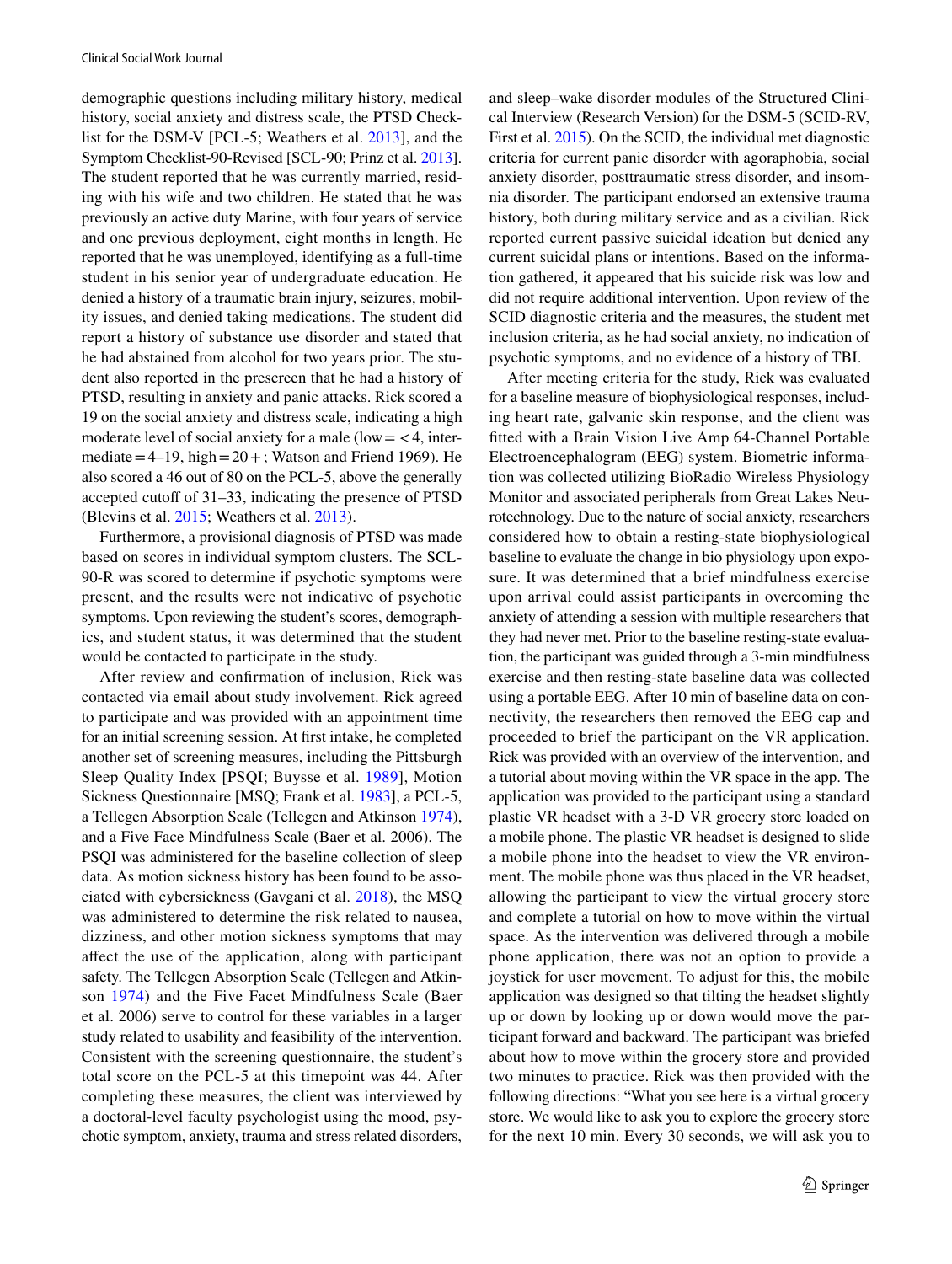rate your anxiety level from 0 to 100. After 10 minutes, the simulation will end." The Subjective Units of Distress Scale (SUDS) ranging from 0 to 100, was used to evaluate the intensity of anxiety symptoms throughout the exposure. This approach is consistent with other exposure-based therapies. During the exposure to the virtual grocery store, the participant was asked during intervals about self-reported stress using a 0–100 SUDS scale, which was documented. Additionally, biometric readings of heart rate and GSR were also recorded. After 10 min of exposure, the simulation ended.

After exposure, Rick completed a virtual reality presence questionnaire (Witmer & Singer [1998](#page-10-18)) to determine his level of engagement in the app. The presence questionnaire provides a baseline score related to level of engagement with the app. The participant was briefed about the intervention and instructed to utilize the VR app at least three times per week for four weeks, for 12–15 min per session. This dose is consistent with previous research related to efective VR interventions for social anxiety (Chesham et al. [2018\)](#page-8-10), and consistent with previous research that increased exposure doses result in greater decreases in symptoms (Powers and Emmelkamp [2008](#page-9-23); Opris et al. [2012\)](#page-9-24). An appointment was then set for Rick to return in two weeks to check on dosage and use, recharge the sensor, collect usability data, and to address any questions or concerns that had arisen in the process of utilizing the intervention and navigating the virtual space.

Rick returned to meet with the research team after two weeks utilizing the intervention. He reported that he had utilized the intervention three times per week, for 12–15 min per session for both weeks. He reported no difficulties with accessing or utilizing the intervention. He completed a System Usability Scale (Brooke [1996\)](#page-8-13), of which he scored the mobile technology as a 95 out of 100, indicating a system that is highly usable. Two additional questions were asked about usability regarding difficulty with opening the application and the ability to move within the virtual space, both of which he reported were, "very easy." An appointment for a follow-up session was scheduled for two weeks after this date. After the session, Rick was sent a gift card of \$100 as renumeration for utilizing the intervention for the frst two weeks.

Rick returned for a fnal data collection session after four weeks of utilizing the intervention. He stated that he had used the intervention at the prescribed dosage, 12–15 min, three times per week for two additional weeks, as previously accomplished in the frst two. He completed several scales for the purpose of measuring changes in social anxiety, PTSD symptoms, and sleep. After the completion of the measures, the student was ftted with an EEG cap. After putting on this cap, the research assistant ftted him with technology to assess biomarker data. The participant was provided with a 3-min mindfulness relaxation meditation,

equivalent to the meditation provided in the frst session. After completing this activity, 10 min of baseline restingstate data was collected from the research participant. During this time, the participant was instructed to attempt to stay as motionless as possible to collect the data. After the completion of this data collection period, the EEG cap was removed from the participant. The participant was then provided with the VR unit, including the mobile phone and the plastic VR glasses, to utilize the mobile phone VR grocery store app and collect information about self-reported stress levels. Equivalent to the frst session, the participant entered the VR space, and was prompted every 30 seconds to provide a SUDS score of his level of distress. This information was recorded by one of the researchers. Upon completion of the 10-min exposure exercise, the participant was asked to remove the VR goggles and the physiological monitoring technology was also removed. At this time, the participant answered questions related to the system usability along with two questions pertaining to usability that were added.

Review of the SUDS data indicated a reduction in selfreported stress during exposure to the application. The original mean of self-reported stress  $(M=33)$  was greater than the mean of self-reported stress after the intervention  $(M = 14.5)$ , although a t-test failed to indicate a significant difference between the two time points  $\left[ t \right]$  (45) = 3.00, *p*=0.205]. However, on measures of social anxiety, PTSD, and sleep quality, there were signifcant diferences in these scores from baseline to post-intervention. The participant scored a nine on the Social Anxiety and Distress scale, indicating a 52.6% reduction in social anxiety in over four weeks. The participant also scored a 37 out of 80 on the PCL-5, an 11% reduction of PTSD symptoms. These reductions indicate a drop in both social anxiety and PTSD.

EEG data were preprocessed and analyzed using the brain analyzer 2.0 analysis software (Mideksa 2018). All data were preprocessed to remove artifacts using a low flter pass of 0.53 Hz and a high pass of 60 Hz and ocular correction ICA to remove artifacts associated with blinking. The analysis included hemisphere specifc posterior cingulate to mPFC and current source density analysis of the bivariate mPFC. Regions of interest were located using the Analyzer 2 Loreta Program using the following MNI coordinates right mPFC 6 52 − 2, left mPFC − 6 52 − 2, right PCC 8 − 56 26, and left PCC − 8 − 56 26 (Andrews-Hanna et al. [2010](#page-8-14)). The results showed that post-test connectivity coefficients were significantly higher in the left  $(t(1)=12.92, p=0.017)$ and higher but almost statistically signifcance in the right  $(t(1)=3.95, p=0.078)$  hemisphere. Moreover, the source density analysis showed larger amplitudes MPFC electrical activity in the left  $(7.38 \times 10^{-4} - 3.04 \times 10^{-4})$  and right  $(6.87 \times 10^{-4} - 2.74 \times 10^{-4})$  hemispheres.

For sleep data, pre-and-post intervention fndings are presented in Table [1](#page-6-0). The participant's sleep improved with a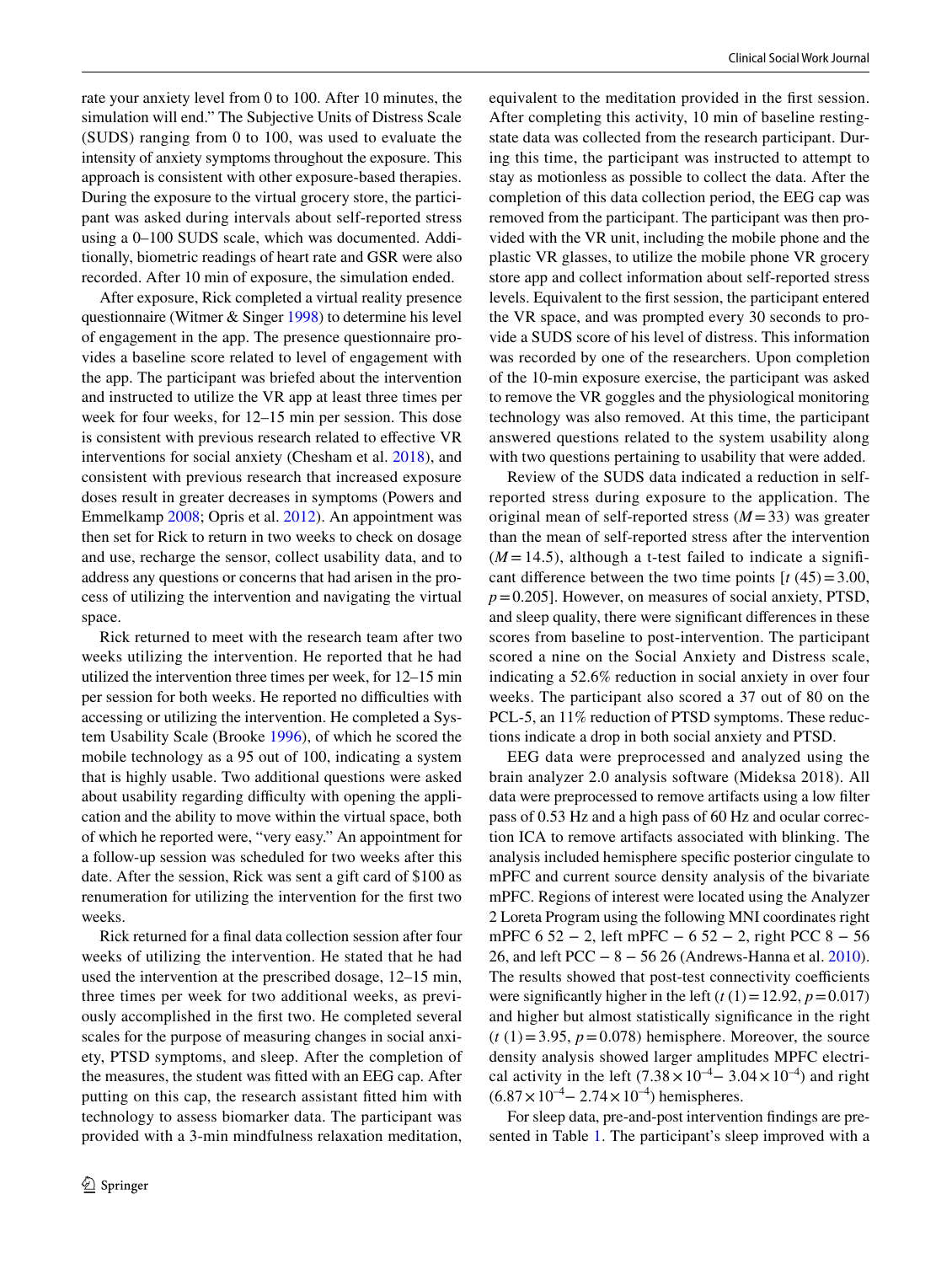| Component                                      | Pre-inter-<br>vention | Post-inter-<br>vention | Difference |
|------------------------------------------------|-----------------------|------------------------|------------|
|                                                |                       |                        |            |
| Overall global PSOI                            | 10                    | 6                      | 4          |
| Subjective sleep quality                       | 2                     |                        | - 1        |
| Sleep latency                                  |                       |                        |            |
| Sleep duration                                 | 2.                    |                        | - 1        |
| Habitual sleep efficiency                      | 0                     | 0                      | 0          |
| Sleep disturbances                             | 2                     | 2                      | 0          |
| Sleep medication use                           | 0                     | 0                      |            |
| Daytime dysfunction due to<br>sleepiness       | 3                     |                        | - 2        |
| Lower scores are indicative of healthier sleep |                       |                        |            |

<span id="page-6-0"></span>**Table 1** Pre-and-post intervention comparison of global and component PSQI scores

<span id="page-6-1"></span>Table 2 Electrophysiological connectivity coefficient correlation tables

|                   | Left MPFC | Right MPFC Left PCC |         | Right PCC |
|-------------------|-----------|---------------------|---------|-----------|
| Pre-test          |           |                     |         |           |
| Left MPFC         | 1         |                     |         |           |
| <b>Right MPFC</b> | $.98**$   |                     |         |           |
| Left PCC Pre      | $.10**$   | $.094**$            | 1       |           |
| Right PCC P       | $.106**$  | $.097**$            | $.95**$ | 1         |
| Post-test         |           |                     |         |           |
| Left MPFC         | 1         |                     |         |           |
| <b>Right MPFC</b> | .99**     | 1                   |         |           |
| Left PCC Pre      | $.90**$   | $.90**$             | 1       |           |
| Right PCC P       | $.91**$   | $.91**$             | $.85**$ |           |

\*.05; \*\*.01

<span id="page-6-2"></span>**Table 3** Source density MPFC activity amplitudes

| Right hemisphere | <b>MPFC</b>           |
|------------------|-----------------------|
| Pre-test         | $2.74 \times 10^{-4}$ |
| Post-test        | $3.04 \times 10^{-4}$ |
| Left hemisphere  | <b>MPFC</b>           |
| Pre-test         | $6.87 \times 10^{-4}$ |
| Post-test        | $7.38 \times 10^{-4}$ |
|                  |                       |

four-point change, refecting improvements in three of the seven sleep component scores. While the post intervention score does not meet a global index indicating "good sleep", it does indicate positive progress towards overall sleep quality. The overall global PSQI score (overall sleep quality) improved by four points post-intervention, refecting improvements in three of the seven sleep component scores (Tables [2](#page-6-1), [3\)](#page-6-2). Subjective sleep quality improved one point from a score of "2" (moderate difficulty) to a score of "1" (mild difculty), sleep duration improved one point from a score of "2" (moderate difficulty) to a score of "1"



<span id="page-6-3"></span>**Fig. 2** Visual representation of pre and post intervention global and component PSQI scores. Lower scores are indicative of healthier sleep. Component scores of zero (no difficulty) pre-and-post intervention have been removed from the figure

(mild difficulty), and daytime dysfunction due to sleepiness improved two points from a score of "3" (severe difficulty) to a score of "1" (mild difficulty). Pre-and-post intervention scores were maintained for the remaining sleep components: sleep disturbances remained at a score of "2" (moderate difficulty), and sleep latency remained at a score of "1" (mild difficulty). No sleep component score exhibited deterioration. A visual representation of pre-and-post intervention fndings are presented in Fig. [2](#page-6-3). It is also imperative to note that the participant did not report meeting the American Society for Sleep Medicine (AASM) recommended amount of seven hours of sleep duration (Watson et al. [2015\)](#page-10-19) per night at any time during the study period.

# **Discussion**

Rick presented with comorbid social anxiety disorder, panic disorder with agoraphobia, posttraumatic stress disorder, and insomnia disorder. His clinical presentation was complex in nature and he had been experiencing anxiety symptoms for over a decade. His clinical presentation is likely to be consistent with the types of comorbidities encountered in outpatient settings. For this specifc case example, mobilebased virtual reality exposure therapy to address veteran social avoidance and anxiety resulted in statistically signifcant decreases in social anxiety and PTSD and an increase sleep quality between the pre- and post- follow up assessments. He also noted decreases in his stress levels during exposure, though the change was not statistically signifcant. Without therapeutic supervision during exposures, the case illustrates how simulation-based exposure through an empirically designed intervention developed specifcally to induce social anxiety symptoms can provide a platform for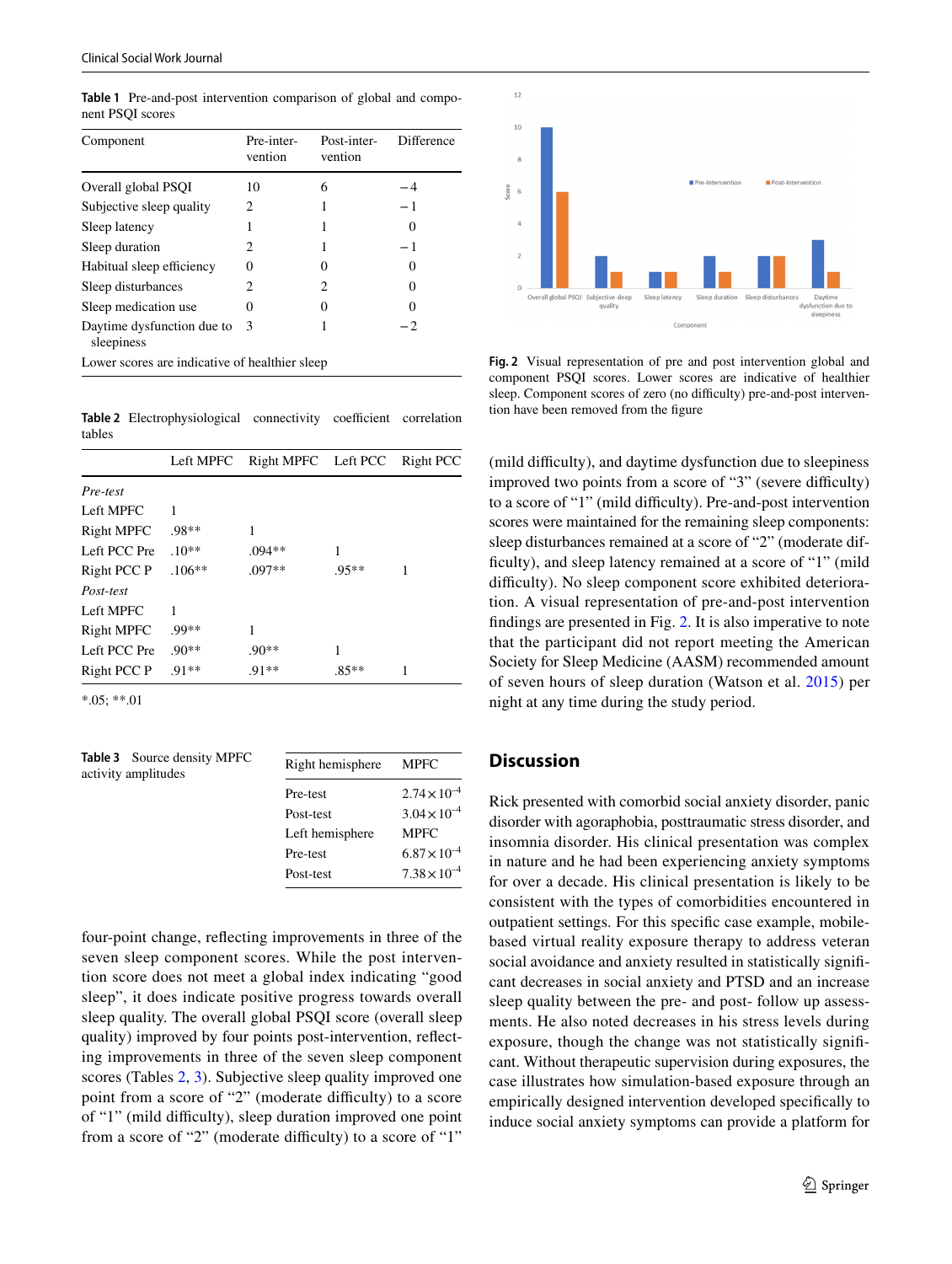**Limitations and Future Research**

reducing social anxiety through repeated exposures. As this intervention was developed specifcally for the purpose of inducing these symptoms, including inducing auditory and visual cues, this case example demonstrates how mobile phone technology and the use of virtual simulations can be developed to provide a platform for conditioning related to anxiety based cues.

This case study illustrates neuroscience research fndings suggesting a common neurological pathway underlining social anxiety and PTSD. Previous results that have linked both social anxiety and PTSD are associated with increased precuneus aligning with the amygdala and salience network, decreased connectivity between key nodes of the DMN, and weakening the mPFC function. The participant showed increased connectivity between key nodes of the DMN and increased amplitudes electrical activity in the MPFC during the post-test. These changes in neurological activity are linked to a reduction in symptoms and improved sleep. Given that reduced DMN connectivity is also associated with sleep deprivation (De Havas et al. [2012\)](#page-8-15), these fndings point to the potential impact of enhanced DMN function as a treatment efficacy for treating symptoms of PTSD and improving resiliency in fear-based disorders. This case study provides an in depth illustration of the use of mobile VR applications for the delivery of exposure-based treatment of anxiety disorders. More specifcally, this case illustrates that improved connectivity between key nodes in the DMN are linked to improved rest and increased activity in the MPFC. Given that the MPFC is a key region for regulating fear, this study demonstrates how increased electrical amplitudes in MPFC may result in a reduction of symptoms of fear.

Despite the participant not meeting scoring criteria at or below the poor sleep quality threshold post-intervention, the participant did improve their overall global PSQI (sleep quality) score by four points, representing very optimistic and encouraging findings for future research endeavors incorporating the aforementioned protocols. Poor sleep quality has previously been found to correspond with reduced amygdala-posterior cerebellar lobe connectivity in individuals with anxiety and depression (Klumpp et al. [2018](#page-9-25)). Other studies have shown that sleep duration deprivation has resulted in a sixty-percent greater magnitude or amygdala reactivity and a signifcant loss of functional connectivity between the amygdala and the medial prefrontal cortex (Yoo et al. [2007](#page-10-20)). Additionally, student veteran populations may have higher manifestation rates of insomnia than other populations (Rodrigues et al. [2019\)](#page-10-21), and studies of sleep deprivation and insomnia disorder suggest sleep loss may modify amygdala-frontal connectivity. Taken together, fndings suggested shared neurobiology between sleep and emotional systems; however, the impact of sleep quality on the amygdala circuit in anxiety or depression is unclear (Klumpp et al. [2018](#page-9-25)), and further research is recommended.

As with all case studies, there are several limitations related to the generalizability of the presented results. First, case study is a relevant research design when attempting to understand questions of "how" and "why" (Yin [1984\)](#page-10-14) and is not generalizable. As this project utilized quantitative pre and post data to evaluate one case, we suggest that this individual case study may not thoroughly answer the "how" question pertaining to this intervention. Further research, perhaps using qualitative methods, is necessary to understand specifc factors within the exposure to the scenario that trigger social anxiety, providing a more complex and robust understanding of the question of how virtual reality may provide a more realistic intervention platform for addressing anxiety. While we also attempted to connect the neuroimaging with associated stress and sleep outcomes, we cannot state that these outcomes are caused through changes in neuro connectivity. Furthermore, we also recognize that individual preferences within the virtual space may promote a variety of responses. For instance, participants may prefer diferent areas of the store, leading to diferences in changes of pre-post data.

In recent years, questions about the dosage and timing of clinical interventions have become increasingly common in clinical trials. For example, recent research has compared the efectiveness of exposure-based protocols for posttraumatic stress disorder, such as Prolonged Exposure, when using a massed (e.g., the client is seen daily and completes the treatment protocol over a period of two weeks) versus spaced (e.g., the client is seen using a more traditional session spacing of once or twice per week over the course of several months) (Foa et al. [2018\)](#page-9-26). A limitation to our study was a lack of real time tracking of how much time was spent in the virtual application, along with areas visited within the scenario. Participants reported to the research staff at each time point the amount of time and days spent in the application. Thus, participants seeking social desirability may not have been fully forthright about the time spent within the application. This research has found that massed treatment may be more efective in the short-term and noninferior in the long-term compared to more traditionally timed exposure exercises. Mobile applications allowing individuals to engage in exposure exercises at home allow for fexibility that could increase engagement in exposure and reduce symptoms over shorter periods of time compared to currently available, in-office virtual reality exposure exercises for anxiety disorders (Kim et al. [2017](#page-9-27)). However, future research is needed to systematically evaluate the ideal timing and dosage of mobile VRET in a larger sample.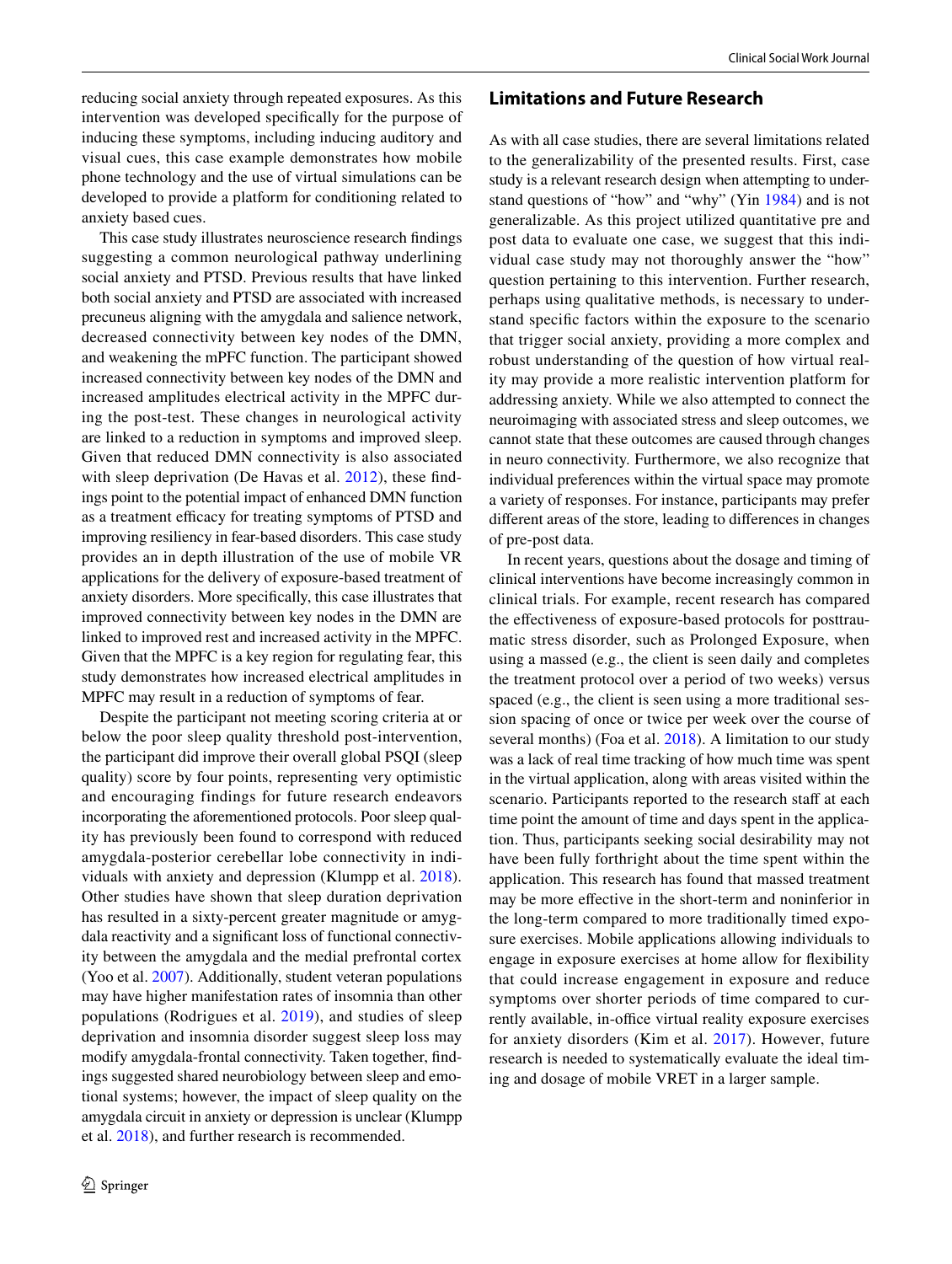# **Clinical Implications**

Many of the gold standard treatments for anxiety and posttraumatic stress disorders require individuals to engage in vivo exposure exercises outside of therapy sessions. These exercises are intended to help individuals habituate to feared stimuli in real-world settings, thus, facilitating a habituation response. Past research has demonstrated that VRET is likely as efective as in vivo exposure (Wechsler et al. [2019](#page-10-22)). One limitation of traditional VRET is that it requires that individuals have access to specialized equipment and virtual exposure might be limited to in-office sessions. Mobile-based VRET allows users to engage in regular exposure exercises from a safe environment (e.g., at home). This both allows for more frequent trials and increased control that could contribute to higher levels of acceptability and feasibility than in vivo exposure or in-office VRET. Furthermore, mobile based VRET provides participants with opportunities for exposure based on convenience, allowing participants fexibility to receive repeated exposure when feasible for the user.

Additionally, this mobile-based technology appears to have both psychological and neurophysiological benefts, resulting in a reduction of social anxiety for this veteran. Clinical interventions utilizing virtual reality exposure therapy for reducing social avoidance require discernment from a clinician. With this veteran, a mobile-based virtual reality grocery store provided stimuli such as crowded spaces, noises, and social interactions that were benefcial for addressing social anxiety and avoidance. However, other veterans may beneft from cognitive-behavioral treatment that focuses on reframing interpersonal responses and reactions to specifc social interactions. Clinical interventions should discern diferences between social avoidance resulting from PTSD and social anxiety, a condition that may not be induced by trauma-related experiences. As the results of this case summary are not generalizable and cannot be verifed as broadly reaching, this case demonstrates a promising efect of this intervention, particularly for veterans who have comorbid social anxiety and PTSD. Further research would provide more generalizable evidence, with a need for a future randomized control trial to evaluate the intervention with a larger sample of veterans.

## **Compliance with Ethical Standards**

**Conflict of interest** The authors declare that they have no conficts of interest to disclose.

## **References**

- <span id="page-8-14"></span>Andrews-Hanna, J. R., Reidler, J. S., Huang, C., & Buckner, R. L. (2010). Evidence for the default network's role in spontaneous cognition. *Journal of Neurophysiology, 104*(1), 322–335. [https](https://doi.org/10.1152/jn.00830.2009) [://doi.org/10.1152/jn.00830.2009](https://doi.org/10.1152/jn.00830.2009).
- <span id="page-8-4"></span>Barrett, L. F., & Satpute, A. B. (2013). Large-scale brain networks in afective and social neuroscience: Towards an integrative functional architecture of the brain. *Current Opinion in Neurobiology, 23,* 361–372. [https://doi.org/10.1016/j.conb.2012.12.012.](https://doi.org/10.1016/j.conb.2012.12.012)
- <span id="page-8-11"></span>Blevins, C. A., Weathers, F. W., Davis, M. T., Witte, T. K., & Domino, J. L. (2015). The Posttraumatic Stress Disorder Checklist for DSM-5 (PCL-5): Development and initial psychometric evaluation. *Journal of Traumatic Stress, 28,* 489–498. [https://doi.](https://doi.org/10.1002/jts.22059) [org/10.1002/jts.22059.](https://doi.org/10.1002/jts.22059)
- <span id="page-8-0"></span>Boeldt, D., McMahon, E., McFaul, M., & Greenleaf, W. (2019). Using virtual reality exposure therapy to enhance treatment of anxiety disorders: Identifying areas of clinical adoption and potential obstacles. *Frontiers in Psychiatry*. [https://doi.org/10.3389/fpsyt](https://doi.org/10.3389/fpsyt.2019.00773) [.2019.00773](https://doi.org/10.3389/fpsyt.2019.00773).
- <span id="page-8-3"></span>Bressler, S. L., & Menon, V. (2010). Large-scale brain networks in cognition: Emerging methods and principles. *Trends in Cognitive Sciences, 14,* 277–290.<https://doi.org/10.1016/j.tics.2010.04.004>.
- <span id="page-8-13"></span>Brooke, J. (1996). SUS: A "quick and dirty" usability scale. In P. Jordan, B. Thomas, & B. Weerdmeester (Eds.), *Usability evaluation in industry* (pp. 189–194). London: Taylor & Francis.
- <span id="page-8-12"></span>Buysse, D. J., Reynolds, C. F., Monk, T. H., Berman, S. R., & Kupfer, D. J. (1989). The Pittsburgh sleep quality index: A new instrument for psychiatric practice and research. *Psychiatry Research, 28*(2), 193–213. [https://doi.org/10.1016/0165-1781\(89\)90047-4.](https://doi.org/10.1016/0165-1781(89)90047-4)
- <span id="page-8-2"></span>Carl, E., Stein, A. T., Levihn-Coon, A., Pogue, J. R., Rothbaum, B., Emmelkamp, P., et al. (2019). Virtual reality exposure therapy for anxiety and related disorders: A meta-analysis of randomized controlled trials. *Journal of Anxiety Disorders, 61*, 27–36. [https](https://doi.org/10.1016/j.janxdis.2018.08.003) [://doi.org/10.1016/j.janxdis.2018.08.003](https://doi.org/10.1016/j.janxdis.2018.08.003).
- <span id="page-8-8"></span>Cavanna, A. E., & Trimble, M. R. (2006). The precuneus: A review of its functional anatomy and behavioral correlates. *Brain, 129*(3), 564–583.<https://doi.org/10.1093/brain/awl00>.
- <span id="page-8-6"></span>Chen, F., Ke, J., Qi, R., Xu, Q., Zhong, Y., Liu, T., et al. (2018). Increased inhibition of the amygdala by the mPFC may refect a resilience factor in post-traumatic stress disorder: A resting-state fMRI Granger causality analysis. *Frontiers in Psychiatry, 9,* 516. [https://doi.org/10.3389/fpsyt.2018.00516.](https://doi.org/10.3389/fpsyt.2018.00516)
- <span id="page-8-10"></span>Chesham, R. K., Malouf, J. M., & Schutte, N. S. (2018). Meta-analysis of the efficacy of virtual reality exposure therapy for social anxiety. *Behaviour Change, 35,* 152–166. [https://doi.org/10.1017/](https://doi.org/10.1017/bec.2018.15) [bec.2018.15](https://doi.org/10.1017/bec.2018.15).
- <span id="page-8-5"></span>Chiong, W., Wilson, S. M., D'Esposito, M., Kayser, A. S., Grossman, S. N., Poorzand, P., et al. (2013). The salience network causally infuences default mode network activity during moral reasoning. *Brain, 136*(6), 1929–1941.<https://doi.org/10.1093/brain/awt066>.
- <span id="page-8-9"></span>Crowe, S., Cresswell, K., Robertson, A., Huby, G., Avery, A., & Sheikh, A. (2011). The case study approach. *BMC Medical Research Methodology, 11*(1), 100–108. [https://doi.](https://doi.org/10.1186/1471-2288-11-100) [org/10.1186/1471-2288-11-100.](https://doi.org/10.1186/1471-2288-11-100)
- <span id="page-8-15"></span>De Havas, J. A., Parimal, S., Soon, C. S., & Chee, M. W. (2012). Sleep deprivation reduces default mode network connectivity and anticorrelation during rest and task performance. *Neuroimage, 59*(2), 1745–1751.
- <span id="page-8-7"></span>Delgado, M. R., Nearing, K. I., LeDoux, J. E., & Phelps, E. A. (2008). Neural circuitry underlying the regulation of conditioned fear and its relation to extinction. *Neuron, 59*(5), 829–838. [https://](https://doi.org/10.1016/j.neuron.2008.06.029) [doi.org/10.1016/j.neuron.2008.06.029.](https://doi.org/10.1016/j.neuron.2008.06.029)
- <span id="page-8-1"></span>Dolan, J. E. (2016). Splicing the divide: A review of research on the evolving digital divide among K-12 students. *Journal of*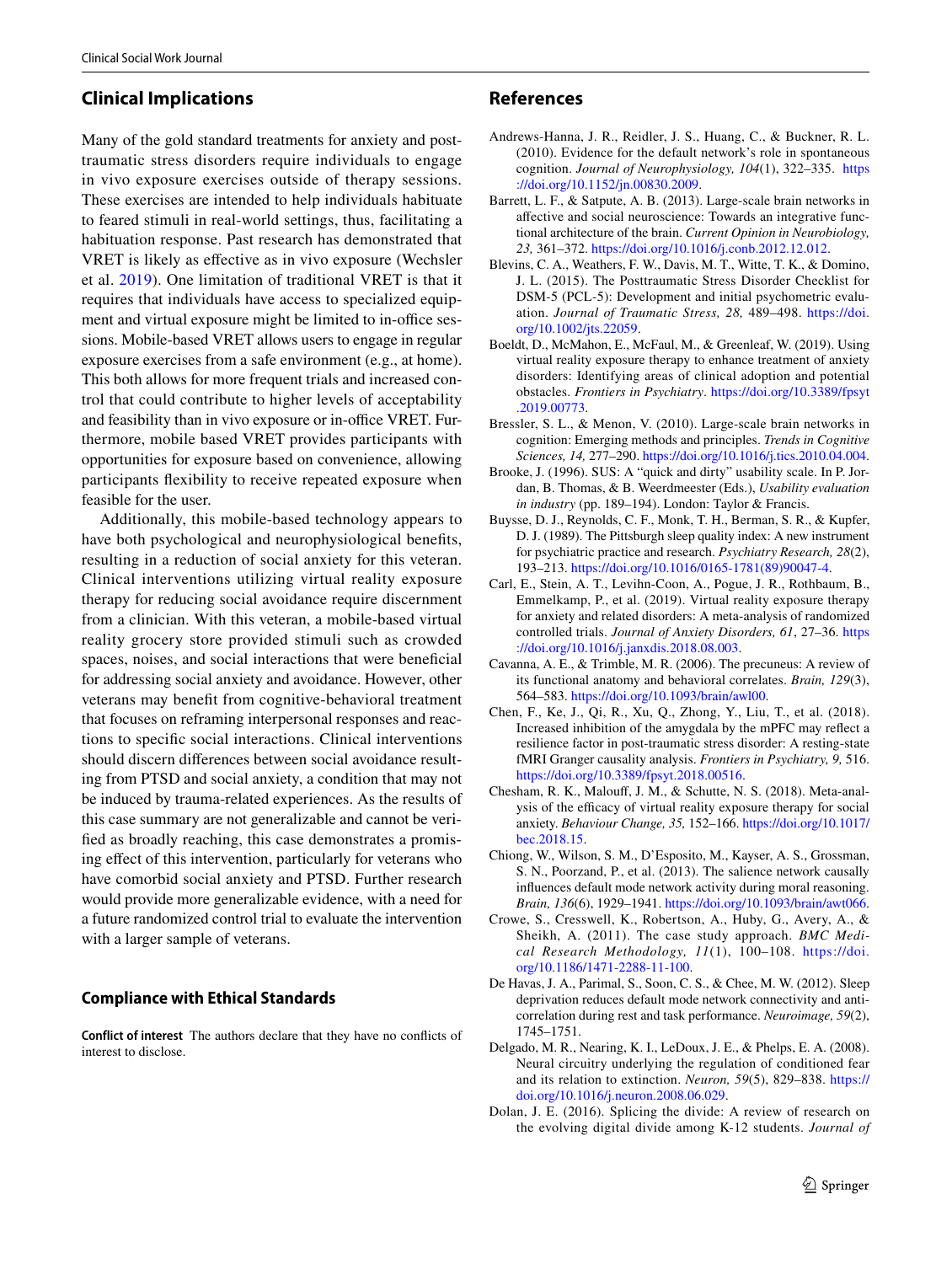*Research on Technology in Education, 48*(1), 16–37. [https://doi.](https://doi.org/10.1080/15391523.2015.1103147) [org/10.1080/15391523.2015.1103147.](https://doi.org/10.1080/15391523.2015.1103147)

- <span id="page-9-6"></span>Ebert, D. D., Van Daele, T., Nordgreen, T., Karekla, M., Compare, A., Zarbo, C., et al. (2018). Internet- and mobile-based psychological interventions: Applications, efficacy, and potential for improving mental health: A report of the EFPA E-Health Taskforce. *European Psychologist, 23*(2), 167–187. [https://doi.org/10.1027/1016-](https://doi.org/10.1027/1016-9040/a000318) [9040/a000318](https://doi.org/10.1027/1016-9040/a000318).
- <span id="page-9-14"></span>Etkin, A., & Wager, T. D. (2007). Functional neuroimaging of anxiety: A meta-analysis of emotional processing in PTSD, social anxiety disorder, and specifc phobia. *American Journal of Psychiatry, 164,* 1476–1488. [https://doi.org/10.1176/appi.ajp.2007.07030504.](https://doi.org/10.1176/appi.ajp.2007.07030504)
- <span id="page-9-22"></span>First, M. B., Williams, J. B. W., Karg, R. S., & Spitzer, R. L. (2015). *Structured Clinical Interview for DSM-5: Research Version*. Philadelphia: American Psychiatric Association.
- <span id="page-9-26"></span>Foa, E. B., McLean, C. P., Zang, Y., Rosenfeld, D., Yadin, E., Yarvis, J. S., et al. (2018). Efect of prolonged exposure therapy delivered over 2 weeks vs 8 weeks vs present-centered therapy on PTSD symptom severity in military personnel: A randomized clinical trial. *Journal of the American Medical Association, 319*(4), 354– 364. [https://doi.org/10.1001/jama.2017.21242.](https://doi.org/10.1001/jama.2017.21242)
- <span id="page-9-2"></span>Foa, E. B., & Kozak, M. J. (1986). Emotional processing of fear: Exposure to corrective information. *Psychological Bulletin, 99*(1), 20–35. <https://doi.org/10.1037/0033-2909.99.1.20>.
- <span id="page-9-20"></span>Frank, L. H., Kennedy, R. S., Kellogg, M. E., McCauley, M. E. (1983). Simulator sickness: a reaction to a transformed perceptual world. 1 Scope of the Problem (NAVTRAEQUIPCEN TN-65) Naval Training Equipment Center, Orlando, FL.
- <span id="page-9-5"></span>Freeman, D., Reeve, S., Robinson, A., Ehlers, A., Clark, D., Spanlang, B., et al., (2017). Virtual reality in the assessment, understanding, and treatment of mental health disorders. *Psychological Medicine, 47*(14), 2393–2400. [https://doi.org/10.1017/S003329171](https://doi.org/10.1017/S003329171700040X) [700040X.](https://doi.org/10.1017/S003329171700040X)
- Garrett, A., Cohen, J. A., Zack, S., Carrion, V., Jo, B., Blader, J., et al. (2019). Longitudinal changes in brain function associated with symptom improvement in youth with PTSD. *Journal of Psychiatric Research, 114,* 161–169. [https://doi.org/10.1016/j.jpsychires](https://doi.org/10.1016/j.jpsychires.2019.04.021) [.2019.04.021](https://doi.org/10.1016/j.jpsychires.2019.04.021).
- <span id="page-9-21"></span>Gavgani, A. M., Walker, F. R., Hodgson, D. M., & Nalivalko, E. (2018). A comparative study of cybersickness during exposure to virtual reality and "classic" motion sickness: Are they diferent? *Journal of Applied Physiology, 125,* 1670–1680. [https://doi.](https://doi.org/10.1152/japplphysiol.00338.2018) [org/10.1152/japplphysiol.00338.2018](https://doi.org/10.1152/japplphysiol.00338.2018).
- <span id="page-9-0"></span>Gonçalves, R., Pedrozo, A.L., Coutinho, E.S.F., Figueira, I., & Ventura, P. (2012). The efficacy of virtual reality exposure therapy in treatment of PTSD: A systematic review. *PLoS ONE, 7*(12), 1–7. [https://doi.org/10.1371/journal.pone.0048469.](https://doi.org/10.1371.journal.pone.0048469)
- <span id="page-9-18"></span>Harvey, A. G., Jones, C., & Schmidt, D. A. (2003). Sleep and posttraumatic stress disorder: A review. *Clinical Psychology Review, 23*(3), 377–407. [https://doi.org/10.1016/s0272-7358\(03\)00032-1.](https://doi.org/10.1016/s0272-7358(03)00032-1)
- <span id="page-9-4"></span>Jerdan, S. W., Grindle, M., Van Woerden, H. C., & Kamel Boulos, M. N. (2018). Head-mounted virtual reality and mental health: Critical review of current research. *Journal of Medical Internet Research*. <https://doi.org/10.2196/games.9226>.
- <span id="page-9-15"></span>Johnstone, T., Van Reekum, C. M., Urry, H. L., Kalin, N. H., & Davidson, R. J. (2007). Failure to regulate: Counterproductive recruitment of top-down prefrontal-subcortical circuitry in major depression. *Journal of Neuroscience, 27*(33), 8877–8884. [https://doi.](https://doi.org/10.1523/JNEUROSCI.2063-07.2007) [org/10.1523/JNEUROSCI.2063-07.2007](https://doi.org/10.1523/JNEUROSCI.2063-07.2007).
- <span id="page-9-8"></span>Jones, D. J., Anton, M., Gonzalez, M., Honeycutt, A., Khavjou, O., Forehand, R., & Parent, J. (2015). Incorporating mobile phone technologies to expand evidence-based care. *Cognitive and Behavioral Practice, 22*(3), 281–290. [https://doi.org/10.1016/j.](https://doi.org/10.1016/j.cbpra.2014.06.002j) [cbpra.2014.06.002j.](https://doi.org/10.1016/j.cbpra.2014.06.002j)
- <span id="page-9-27"></span>Kim, H. E., Hong, Y.-J., Kim, M.-K., Jung, Y. H., Kyeong, S., & Kim, J.-J. (2017). Efectiveness of self-training using the mobile-based

 $\circled{2}$  Springer

virtual reality program in patients with social anxiety disorder. *Computers in Human Behavior, 73,* 614–619. [https://doi.](https://doi.org/10.1016/j.chb.2017.04.017) [org/10.1016/j.chb.2017.04.017](https://doi.org/10.1016/j.chb.2017.04.017).

- <span id="page-9-17"></span>King, A., Angstadt, M., Sripada, C., & Liberzon, I. (2017). Increased Default Mode Network (DMN) connectivity with attention networks with a mindfulness-based intervention for PTSD: Seed and whole brain connectomics analyses. *Biological Psychiatry, 81*(10), S43–S44.<https://doi.org/10.1016/j.biopsych.2017.02.115>.
- <span id="page-9-16"></span>King, A. P., Block, S. R., Sripada, R. K., Rauch, S., Giardino, N., Favorite, T., et al. (2016). Altered default mode network (DMN) resting state functional connectivity following a mindfulnessbased exposure therapy for posttraumatic stress disorder (PTSD) in combat veterans of Afghanistan and Iraq. *Depression and Anxiety, 33*(4), 289–299.<https://doi.org/10.1002/da.22481>.
- <span id="page-9-25"></span>Klumpp, H., Hosseini, B., & Phan, K. L. (2018). Self-reported sleep quality modulates amygdala resting-state functional connectivity in anxiety and depression. *Frontiers in Psychiatry*. [https://doi.](https://doi.org/10.3389/fpsyt.2018.00220) [org/10.3389/fpsyt.2018.00220](https://doi.org/10.3389/fpsyt.2018.00220).
- <span id="page-9-3"></span>Kothgassner, O. D., Goreis, A., Kafka, J. X., Van Eickels, R. L., Plener, P. L., & Felnhofer, A. (2019). Virtual reality exposure therapy for posttraumatic stress disorder (PTSD): A meta-analysis. *European Journal of Psychotraumatology*. [https://doi.org/10.1080/20008](https://doi.org/10.1080/20008198.2019.1654782) [198.2019.1654782](https://doi.org/10.1080/20008198.2019.1654782)
- <span id="page-9-7"></span>Linardon, J., Cuijpers, P., Carlbring, P., Messer, M., & Fuller, F.-T.  $(2019)$ . The efficacy of app-supported smartphone interventions for mental health problems: A meta-analysis of randomized controlled trials. *World Psychiatry, 8*(3), 325–336. [https://doi.](https://doi.org/10.1002/wps.20673) [org/10.1002/wps.20673.](https://doi.org/10.1002/wps.20673)
- <span id="page-9-19"></span>Mclay, R. N., Klam, W. P., & Volkert, S. L. (2010). Insomnia is the most commonly reported symptom and predicts other symptoms of post-traumatic stress disorder in U.S. service members returning from military deployments. *Military Medicine, 175*(10), 759– 762. [https://doi.org/10.7205/milmed-d-10-00193.](https://doi.org/10.7205/milmed-d-10-00193)
- <span id="page-9-1"></span>McLean, C. P., & Foa, E. B. (2011). Prolonged exposure therapy for post-traumatic stress disorder: A review of evidence and dissemination. *Expert Review of Neurotherapeutics, 11*(8), 1151–1163. <https://doi.org/10.1586/ern.11.94>.
- <span id="page-9-9"></span>McMillan, K. A., Asmundson, G. J. G., & Jitender, S. (2017). Comorbid PTSD and social anxiety disorder: Associations with quality of life and suicide attempts. *The Journal of Nervous and Mental Disease, 205*(9), 732–737. [https://doi.org/10.1097/NMD.00000](https://doi.org/10.1097/NMD.0000000000000704) [00000000704](https://doi.org/10.1097/NMD.0000000000000704).
- <span id="page-9-13"></span>Menon, V. (2011). Large-scale brain networks and psychopathology: A unifying triple network model. *Trends in Cognitive Sciences, 15*(10), 483–506. <https://doi.org/10.1016/j.tics.2011.08.003>.
- <span id="page-9-10"></span>Metsis, V., Lawrence, G., Trahan, M. H., Smith, K. S., Tamir, D., & Selber, K. (2019). 360° video: A prototyping process for developing virtual reality interventions. *Journal of Technology in Human Services, 37*(1), 32–50. [https://doi.org/10.1080/15228](https://doi.org/10.1080/15228835.2019.160429) [835.2019.160429](https://doi.org/10.1080/15228835.2019.160429).
- <span id="page-9-12"></span>Morley, R. H., Jantz, P. B., & Graham, R. (2019). The role of the Salience Network in perceptions of hostility and aggression. *Neuropsychological Trends*. [https://doi.org/10.7358/](https://doi.org/10.7358/neur-2019-025-morl) [neur-2019-025-morl](https://doi.org/10.7358/neur-2019-025-morl).
- <span id="page-9-11"></span>Nason, E., Trahan, M. H., Smith, K. S., Metsis, V., & Selber, K. (2019). Virtual treatment for veteran social anxiety disorder: A comparison of 360° video and 3D virtual reality using two case studies. *Journal of Technology in Human Services, 38*(3), 288–303. [https](https://doi.org/10.1080/15228835.2019.1692760) [://doi.org/10.1080/15228835.2019.1692760](https://doi.org/10.1080/15228835.2019.1692760).
- <span id="page-9-24"></span>Opris, D., Pintea, S., Garcia-Palacios, A. G., Botella, C., Szamoskozi, S., & David, D. (2012). Virtual reality exposure therapy in anxiety disorders: A quantitative analysis. *Depression and Anxiety, 29,* 85–93.
- <span id="page-9-23"></span>Powers, M. B., & Emmelkamp, P. M. G. (2008). Virtual reality exposure therapy for anxiety disorders: A meta-analysis. *Journal of Anxiety Disorders, 22,* 561–569.